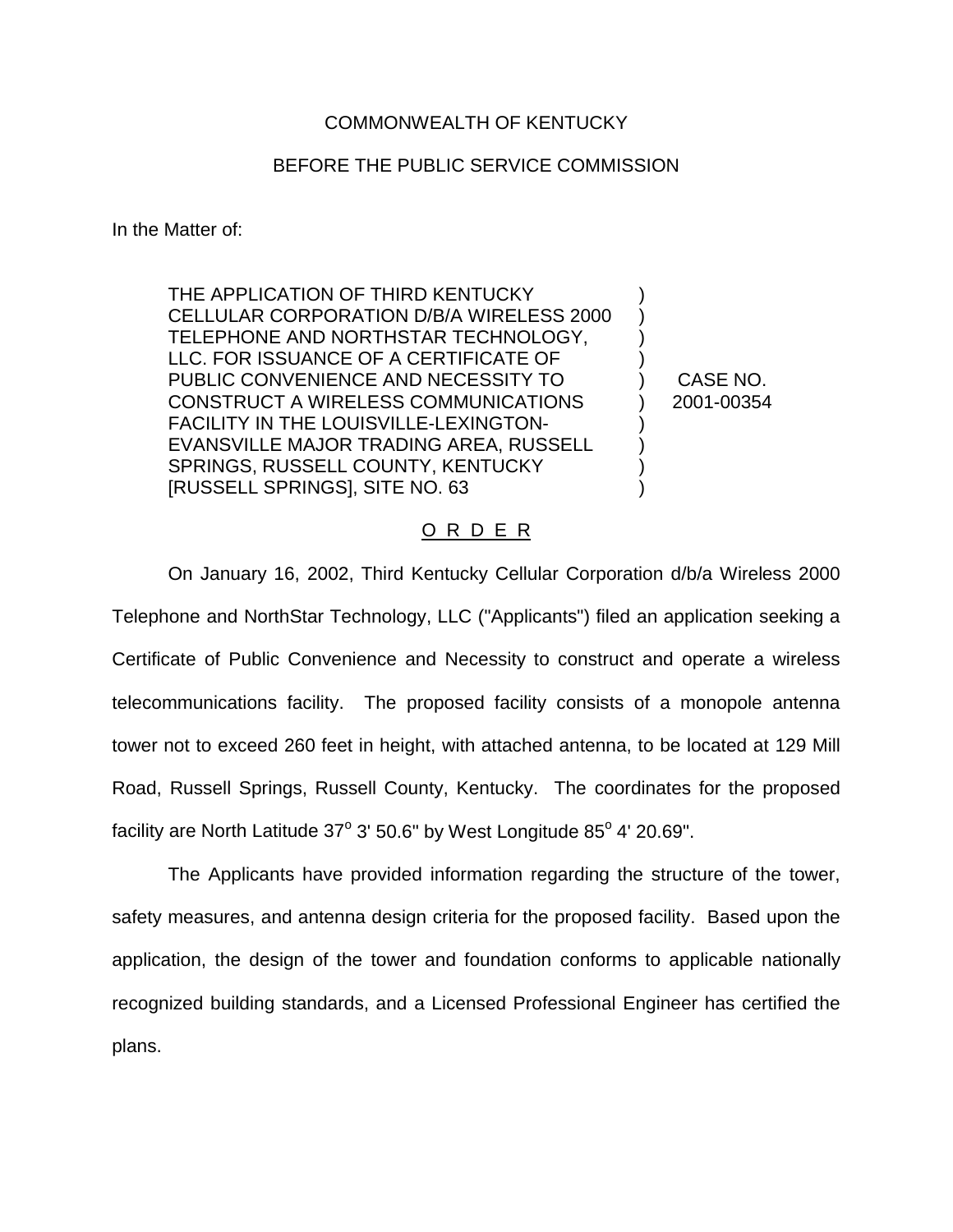Pursuant to 807 KAR 5:063, the Applicants have notified the County Judge/ Executive of the proposed construction. The Applicants have filed applications with the Federal Aviation Administration ("FAA") and the Kentucky Airport Zoning Commission ("KAZC") seeking approval for the construction and operation of the proposed facility. Both decisions are pending.

The Applicants have filed evidence of the appropriate notices provided pursuant to 807 KAR 5:063. The notices solicited any comments and informed the recipients of their right to request intervention. To date, no public comments have been filed with the Commission.

Pursuant to KRS 278.280, the Commission is required to determine proper practices to be observed when it finds, upon complaint or on its own motion, that the facilities of any utility subject to its jurisdiction are unreasonable, unsafe, improper, or insufficient. To assist the Commission in its efforts to comply with this mandate, the Applicants should notify the Commission if they do not use this antenna tower to provide service in the manner set out in their application and this Order. Upon receipt of such notice, the Commission may, on its own motion, institute proceedings to consider the proper practices, including removal of the unused antenna tower, which should be observed by the Applicants.

The Commission, having considered the evidence of record and being otherwise sufficiently advised, finds that the Applicants have demonstrated that a facility is necessary to provide adequate utility service and therefore a Certificate of Public Convenience and Necessity to construct the proposed facility should be granted.

-2-